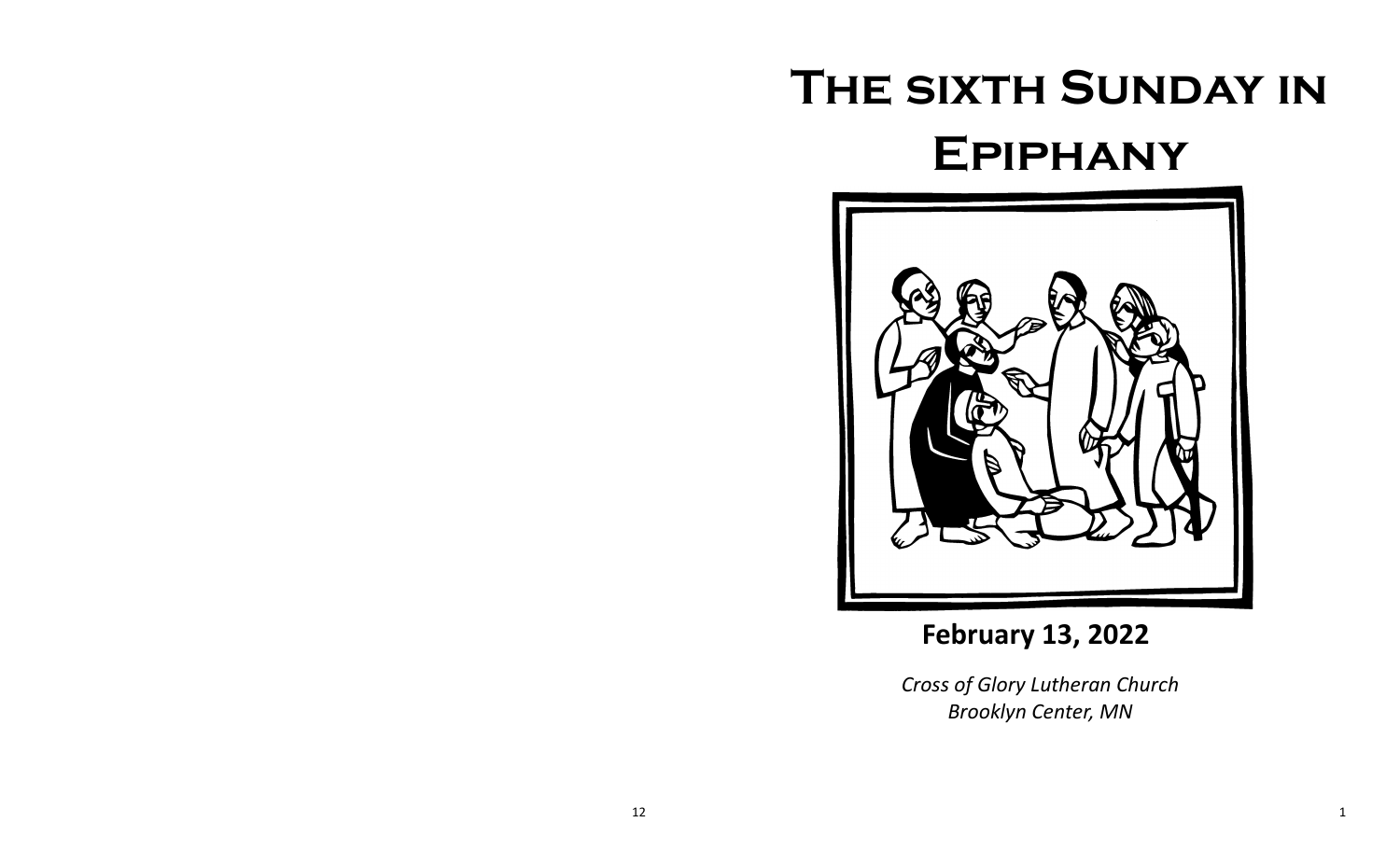# **PRELUDE**

# **WELCOME**

# **CONFESSION + FORGIVENESS**

*Pastor: Blessed be the holy Trinity,*  $\pm$  *one God, who creates us, redeems us, and calls us by name.* **All: Amen.**

*Let us confess our sin in the presence of God and of one another.*

*(Silence is kept for reflection)*

# *Most merciful God,*

**we confess that we have sinned against you and your beloved children. We have turned our faces away from your glory when it did not appear as we expected. We have rejected your word when it made us confront ourselves. We have failed to show hospitality to those you called us to welcome. Accept our repentance for the things we have done and the things we have left undone. For the sake of Jesus Christ, have mercy on us. Forgive us and lead us, that we may bathe in the glory of your Son born among us, and reflect your love for all creation. Amen.**

*Rejoice in this good news:*

In  $#$  Christ Jesus, your sins are forgiven. *You are descendants of the Most High, adopted into the household of Christ, and inheritors of eternal life. Live as freed and forgiven children of God.* **Amen.**

# **COMMUNITY ANNOUNCEMENTS**

- The Worship, Music, Arts Committee will host its monthly meeting today following worship.
- CEAP is currently in need of baby wipes, baby diapers (all sizes), dog food, and cat food. Donations can be brought to CEAP or dropped off at church. For more information, contact Judy Olson.
- If you are interested in switching to or being set up with electronic giving, please contact Rachel (office@crossofglory.us).
- If you are interested in learning more about life together at Cross of Glory, or joining as a new member, please reach out to Pastor Ali (atranvik@crossofglory.us).
- All are welcome to take part in Bible Study each Tuesday morning at 9:30 am via Zoom or in person. All Bible Study participants are welcome to pick up our new booklets, which are available on the Welcome Desk. Note: Bible Study will not be gathering on February 22nd. We'll resume the following week.
- To learn more about tutoring a student in the Brooklyn Center community, please contact Isak Tranvik.
- If you're interested in reading Bonhoeffer's "Discipleship" with fellow folks from the COG community, let Isak know. Copies of the book are available upon request.
- If you know an elementary-aged child who is interested in attending camp this summer, COG is sending kids to Camp Wapo in Amery, WI June 24-26 (1st-3rd grade) and June 26-July 1 (4th-8th grade). Reach out to Rachel in the office for more info!
- Pastor Ali will be out of town Feb 18-23. We look forward to welcoming Rev. Dave Folkerts as our guest pastor and worship leader on February 20th. If you need emergency pastoral care assistance, Pastor Dave can be reached at 612-387-0356.
- If you are not able to attend in person worship these days but are interested in having communion brought to your home, please reach out to Pastor Ali. Her designated office hours for pastoral care--virtual or in-person--are Tuesdays from 10:30-1:30 and Wednesdays from 2-5, and designated home/ care facility visitation hours are Thursdays from 3-5. Please reach out if you'd like to connect!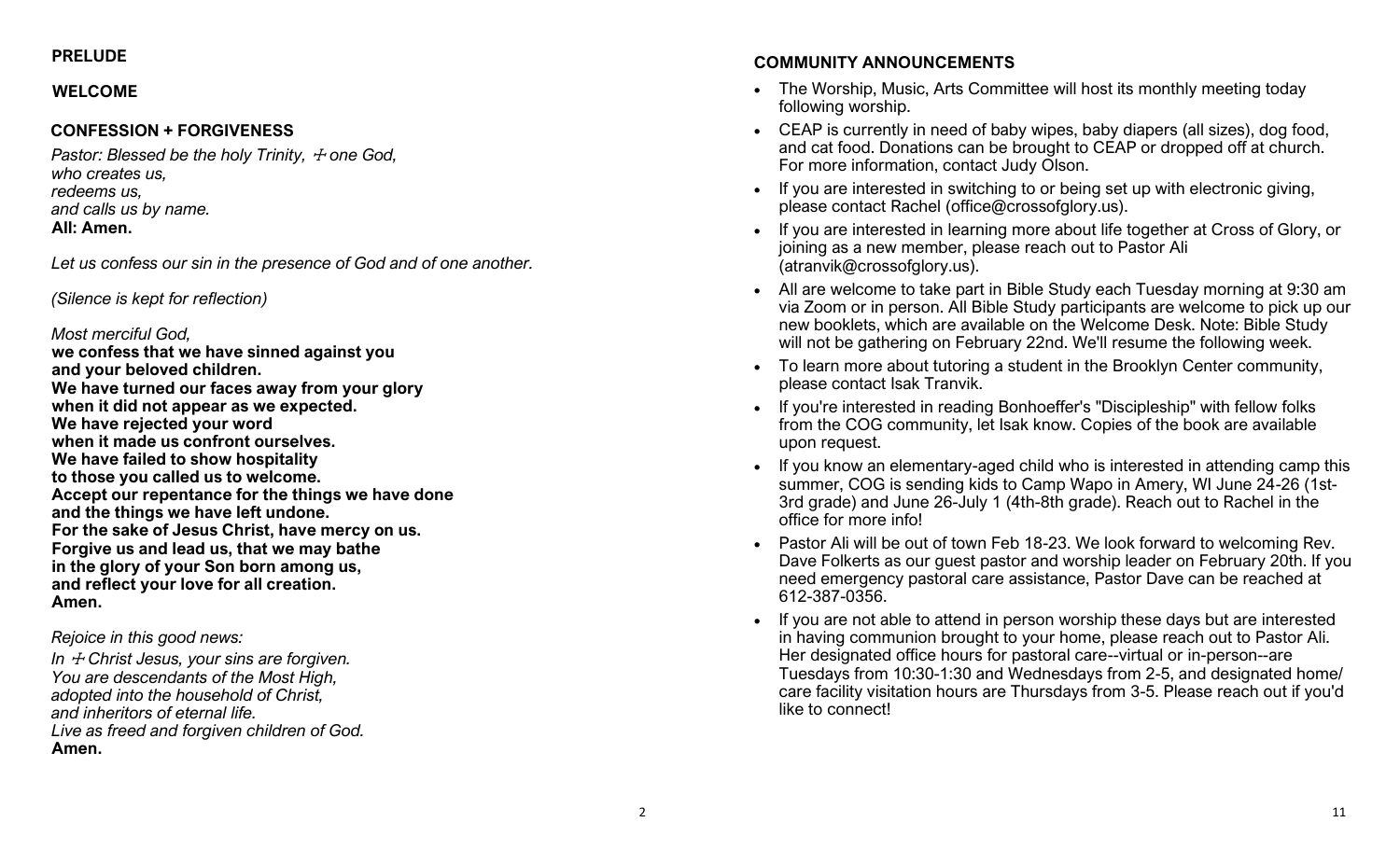#### **MUSIC CREDITS**

The Order of Service is from Evangelical Lutheran Worship which is commended for use in the Evangelical Lutheran Church in America.

Sundays and Seasons © 2020 Augsburg Fortress. Reprinted by permission under Augsburg Fortress Liturgies Annual License #024779. All rights reserved.

# **WORSHIP LEADERSHIP**

Lead Pastor: Rev. Ali Tranvik Vocalist, choir, and handbell director: Keith J. Williams Pianist, vocalist, worship team director, tech director: Mark Trease Vocalists: Kris Simon, Rachel Marquardt Lector: Dawn Bailey Greeters: Judy Lewis and Brenda Edstrom Technical Team: Ryan Bailey, Dawn Bailey, and Bill Bailey

# **WEEKLY PRAYER LIST**

Please join us in lifting up these brothers and sisters in prayer:

*Mavis Wold Jackie Fryhling Shar Lauster Norma Gilbertson Vicky Jacobson Trish Hambrick Marian Henjum Nancy Hengel*

*Sharon Quick Sue Birch Diane Wenninger Dale Anderson Eilert Pederson*

*Abby— Niece of Lori Balzer*

*To be added or removed from the weekly prayer list, please contact the church office (*[office@crossofglory.us](mailto:office@crossofglory.us)*) or call 763-533-8602.*

You are also welcome to stop at our community prayer wall just outside the sanctuary and add a written prayer, fold it up and place it between the wooden pieces in the wall. Further instruction can be found at the prayer wall.

*\*\* Please stand as you are able \*\**

# **MUSIC 10,000 Reasons (Bless the Lord)**

# **Chorus**

Bless the Lord, O my soul, O my soul; Worship His holy name. Sing like never before, O my soul, I'll worship Your holy name. *(Chorus)*

#### **Verse 1**

The sun comes up, it's a new day dawning, It's time to sing Your song again. Whatever may pass, and whatever lies Still, my soul will sing Your praise before me, Let me be singing when the evening comes. *(Chorus)*

#### **Verse 2**

You're rich in love and You're slow to anger. Your name is great and Your heart is kind.

# **GREETING**

10

*P: The grace of our Lord Jesus Christ, the love of God, and the communion of the Holy Spirit be with you all.*  **All: And also with you.**

*\*\* Please be seated \*\**

For all Your goodness, I will keep on singing; Ten thousand reasons for my heart to find. *(Chorus)*

# **Verse 3**

And on that day, when my strength is failing, The end draws near, and my time has come; unending Ten thousand years and then forevermore. *(Chorus 2x)*

**Tag** Worship Your holy name Lord I'll worship Your holy name.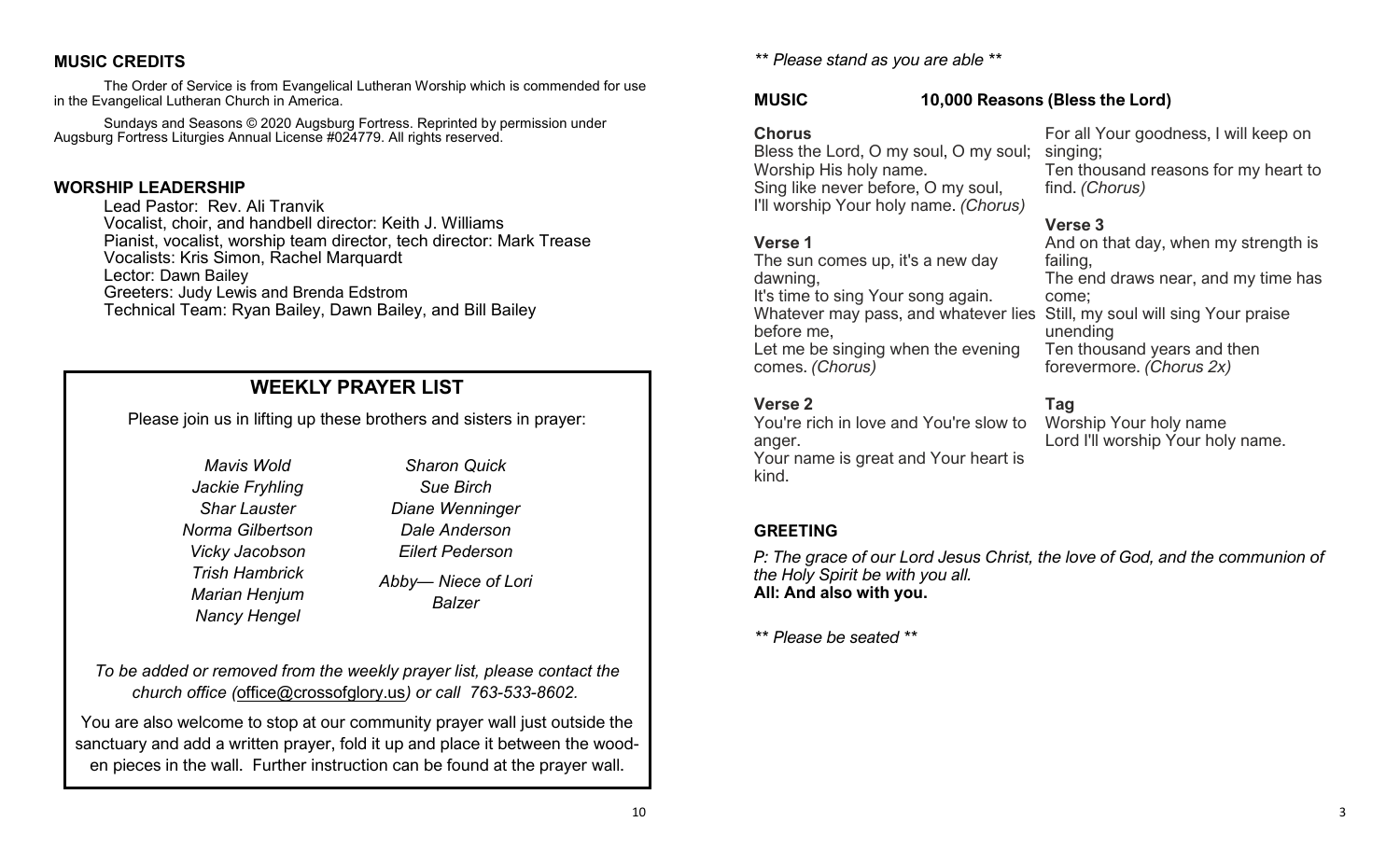#### **MUSIC All Things New**

#### **Verse 1**

Come, Lord, and tarry not; Bring the long looked for day; O why these years of waiting here, These ages of decay? Come for Your saints await; Daily in the hope they sigh; The Spirit and the Bride say, "Come;" Do you not hear their cry?

#### **Chorus**

O come and make all things new. Come and make all things new. O come and make all things new. Build up this ruined earth. Come and make all things new.

# **PRAYER OF THE DAY**

*The Lord be with you.* 

#### **And also with you.**

*Let us pray together...* 

**Living God, in Christ you make all things new. Transform the poverty of our nature by the riches of your grace, and in the renewal of our lives, make known your glory, through Jesus Christ, our Savior and Lord. Amen.**

**Chorus**

# **MUSIC Show Me Your Ways**

**Verse** Show me Your ways That I may walk with You. Show me Your ways. I put my hope in You.

#### **Verse 2**

Come for creation groans, Impatient with our day. Worn out with these long years of ill, these ages of delay. Come, Holy Spirit, now. Our steps were faint and slow. Our faith in you grows with belief, Hope's lamp has brighter glow. *(Chorus 2x)*

**Tag** All things new.

The cry of my heart Is to love You more, To live with the touch Of Your hand, Stronger each day. Show me Your ways.

# **ANNOUNCEMENTS**

# **BLESSING**

*God, who leads you in pathways of righteousness, who rejoices over you, and who calls you by name,* ☩ *bless your going out and your coming in, today and forever.* **Amen.**

*\*\* Please stand as you are able \*\**

# **MUSIC We Are Called #720 Vss 1-3**

# **Verse 1**

Come! Live in the light. Shine with the joy and the love of the Lord! We are called to be light for the kingdom, to live in the freedom of the city of God.

#### **Chorus:**

We are called to act with justice, we are called to love tenderly; we are called to serve one another, to walk humbly with God.

# **DISMISSAL**

*Go in Peace. Blessed are you.* **Thanks be to God.**

# **POSTLUDE**

# **Verse 2**

Come! Open your heart! Show your mercy to all those in fear! We are called to be hope for hopeless so hatred and blindness will be no more. *(Chorus)*

#### **Verse 3**

Sing! Sing a new song! Sing of that great day when all will be one! God will reign, and we'll walk with each other as sisters and brothers united in love. (*Chorus)*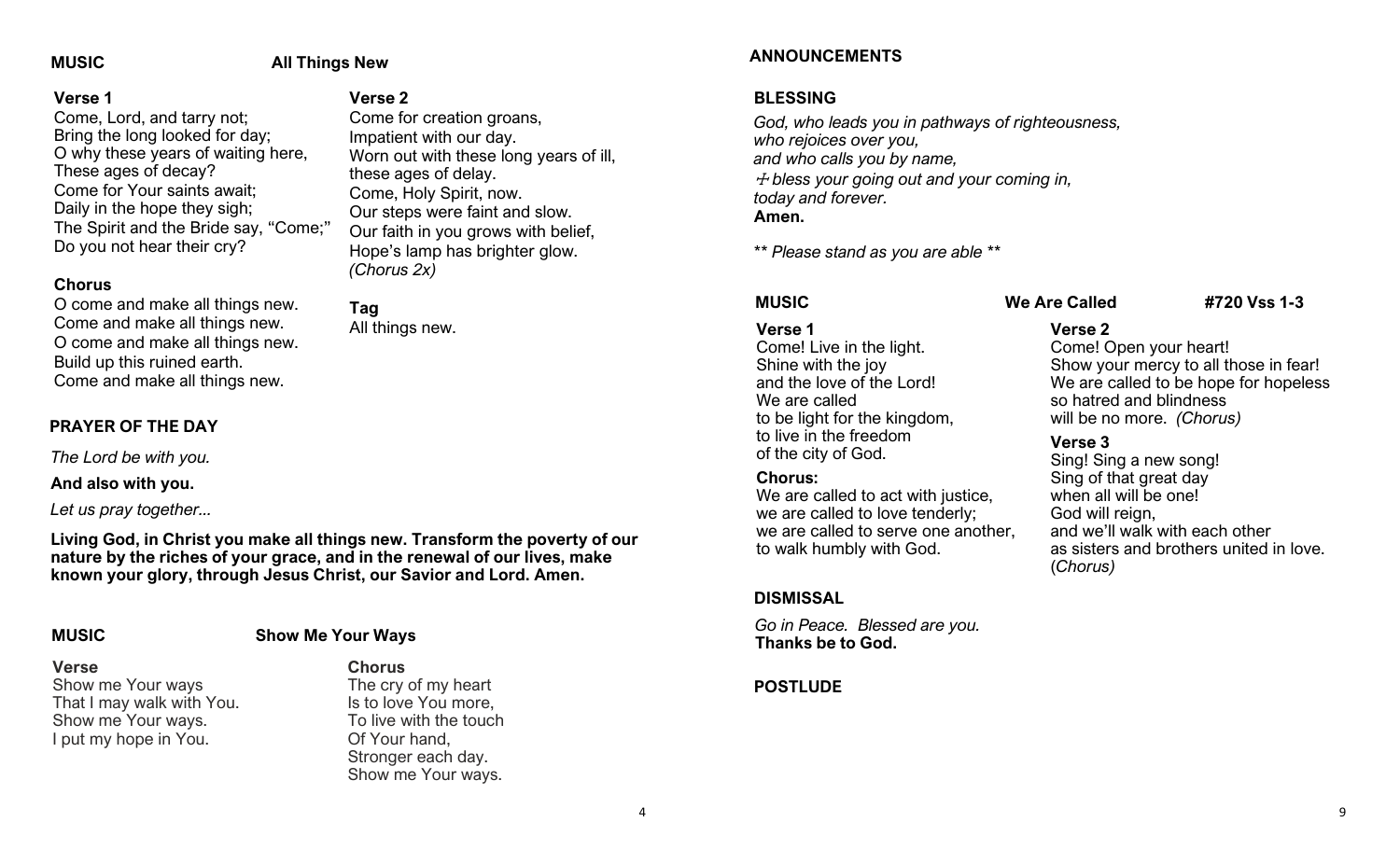#### **BLESSING OF THE OFFERING**

*Offering plates will not be passed around at this time. Please drop off offering before or after the services in the plates located just outside the sanctuary. If you're worshipping with us virtually, we invite you to make an offering by sending a check to the church or by visiting our secure online giving page at [www.crossofglory.us.](http://www.crossofglory.us/) Thank you for your generosity!*

#### **MUSIC Let Streams of Living Justice ELW 710 Vss 1-3**

Let streams of living justice flow down upon the earth; give freedom's light to captives, let all the poor have worth. The hungry's hands are pleading, the workers claim their rights, the mourners long for laughter, the blinded seek for sight. Make liberty a beacon, strike down the iron pow'r; abolish ancient vengeance: proclaim your people's hour.

2 For healing of the nations, for peace that will not end, for love that makes us lovers, God grant us grace to mend. Weave our varied gifts together; knit our lives as they are spun;

on your loom of time enroll us till our thread of life is run. O great weaver of our fabric, bind church and world in one; dye our texture with your radiance, light our colors with your sun.

3 Your city's built to music; we are the stones you seek; your harmony is language; we are the words you speak. Our faith we find in service, our hope in others' dreams, our love in hand of neighbor; our homeland brightly gleams. Inscribe our hearts with justice; your way—the path untried; your truth—the heart of stranger; your life—the Crucified.

# **PRAYERS OF THE PEOPLE**

God of grace, **hear our prayer.**

#### **LORD'S PRAYER**

*And now let us pray together the prayer that Jesus taught us...* 

**Our Father, who art in heaven, hallowed be thy name, thy kingdom come, thy will be done, on earth as it is in heaven. Give us this day our daily bread; and forgive us our trespasses, as we forgive those who trespass against us; and lead us not into temptation, but deliver us from evil. For thine is the kingdom, and the power, and the glory, forever and ever. Amen.**

#### **SCRIPTURE READING [Jeremiah 17:5](https://members.sundaysandseasons.com/Home/TextsAndResources/2022-2-13/0#)-10**

Thus says the LORD: Cursed are those who trust in mere mortals and make mere flesh their strength, whose hearts turn away from the LORD. They shall be like a shrub in the desert, and shall not see when relief comes. They shall live in the parched places of the wilderness, in an uninhabited salt land. Blessed are those who trust in the LORD, whose trust is the LORD. They shall be like a tree planted by water, sending out its roots by the stream. It shall not fear when heat comes. and its leaves shall stay green; in the year of drought it is not anxious, and it does not cease to bear fruit. The heart is devious above all else; it is perverse who can understand it? I the LORD test the mind and search the heart, to give to all according to their ways, according to the fruit of their doings.

*Leader: The word of the Lord.* **ALL: Thanks be to God.**

**SPECIAL MUSIC Light of the World**

**GOSPEL READING: Luke 6:17-26** 

*P:* The Gospel according to Luke the sixth chapter. **ALL: Glory to you, O Lord.**

He came down with them and stood on a level place, with a great crowd of his disciples and a great multitude of people from all Judea, Jerusalem, and the coast of Tyre and Sidon. They had come to hear him and to be healed of their diseases; and those who were troubled with unclean spirits were cured. And all in the crowd were trying to touch him, for power came out from him and healed all of them.